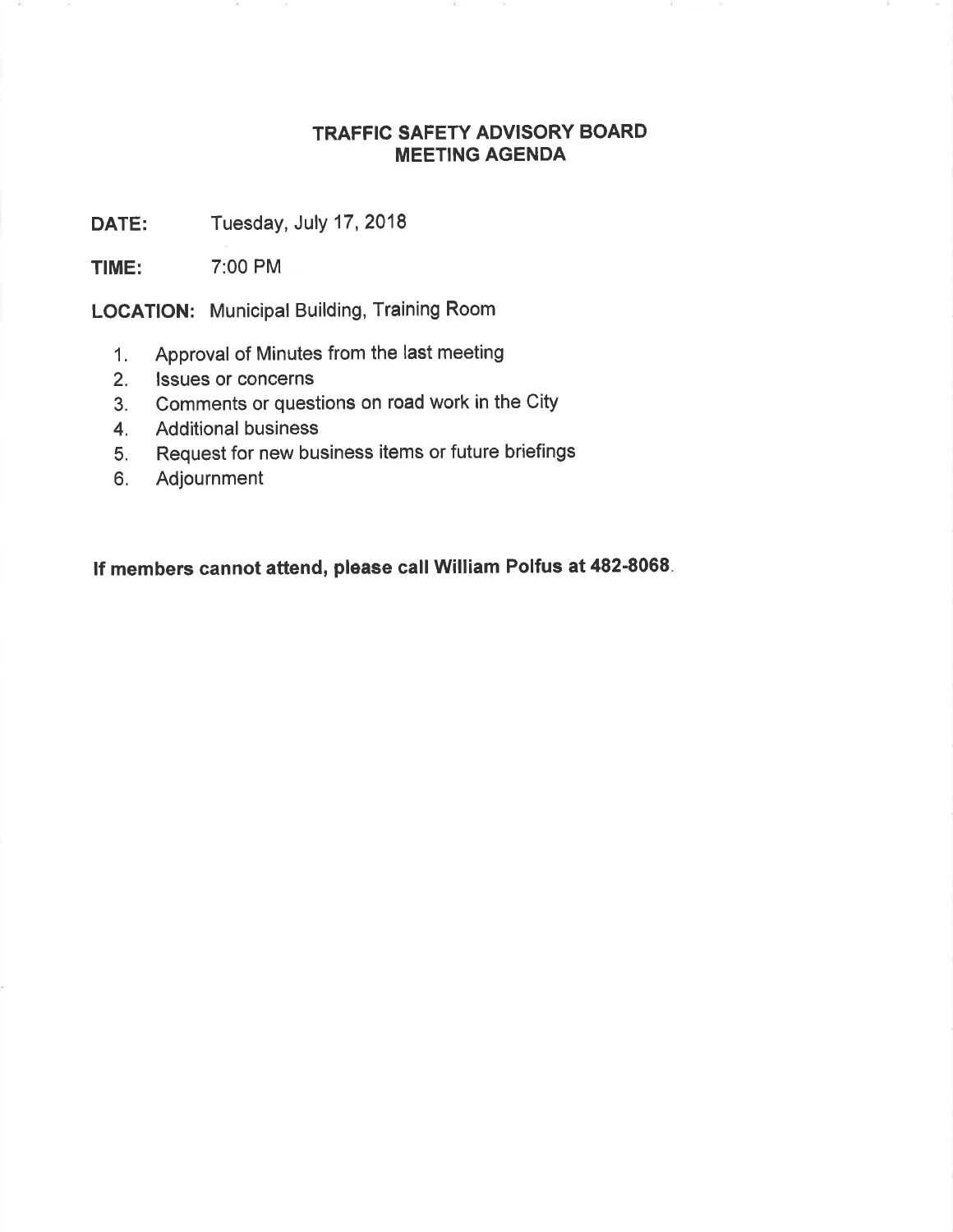TRAFFIC AND SAFETY ADVISORY BOARD **Minutes** June 19,2018

 $U_{\Lambda}$ 

The June meeting of the Traffic and Safety Advisory Board was held at 7:15 PM on Tuesday. June 19, 2018, in the training room of the municipal building (room 104). Meeting was called to order at 7:15 PM :15 PM on Tuesday,  $\epsilon$ 

Present were

Andrew Howe William Polfus Melissa McMahan Roger Flynn Jana Humphrey Marty Adler-Jansy

Absent were

Halfen Hoyt Jane Shelton llona Kaczocha Hannah Oran

1. Minutes from the April 17 ,2018 meeting were approved unanimously

2. lssues or concerns

Question regarding the lighting under the canopy at Jackson Square – more than likely falls under the jurisdiction of the parks depaftment, The parks department will be asked about it.

Signage discussion at Gettysburg/Emory Valley/Lafayette from the last meeting was brought up; turns out that there is indeed sufficient overhead signage at the intersection.

Hillside to lllinois, on the right side of the road, there seems to be a tree out over the sidewalk blocking the view. lt will be checked into.

The culverts on the west end of the Turnpike are having issues again when it rains.

On Vermont, on the side of the road, there are bushes overhanging

By way of the pothole schedule, there are contracts outstanding to assist given the sheer amount of them that are needing to be addressed in relation to resources. Currently there are 140 known potholes.

The road at the back of the hospital currently being paved could be closed for as long as 180 days, but hopefully will be less than that. They are replacing a 70-year-old water line that runs down the side of the road as well as the sidewalk, curb and gutter repairs. They are going to remove the current hospital loading dock and replace it.